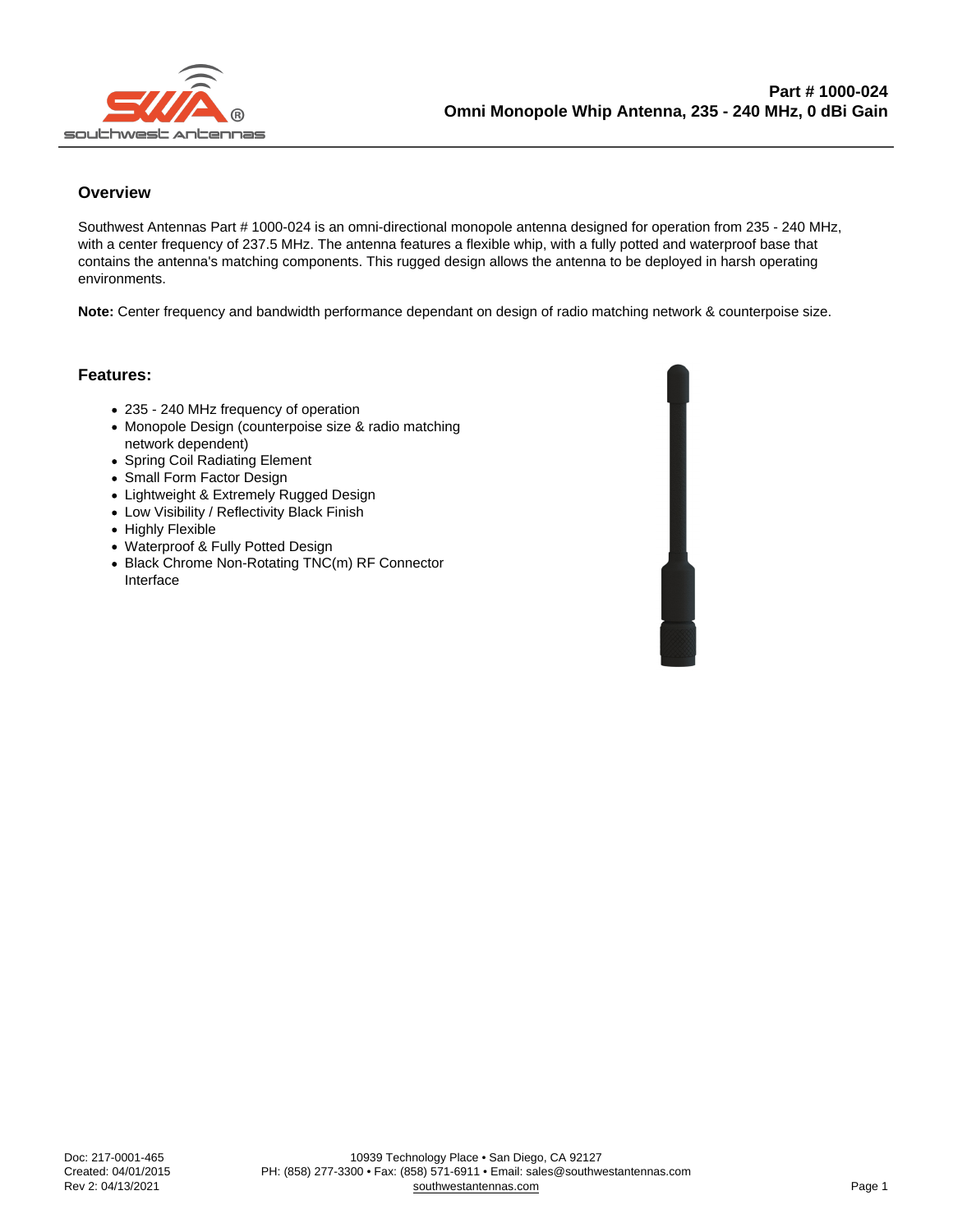| Antenna opecnications        |                            |             |                                                                |
|------------------------------|----------------------------|-------------|----------------------------------------------------------------|
| Parameter                    | Value                      | Units       | Tolerance                                                      |
| Antenna Pattern              | Omni Antenna               |             |                                                                |
| <b>Frequency Band</b>        | <b>VHF</b>                 |             |                                                                |
| Impedance                    | 50                         | Ohms        |                                                                |
| Minimum Frequency            | 0.235 / 235                | GHz / MHz   |                                                                |
| Maximum Frequency            | 0.24 / 240                 | GHz / MHz   |                                                                |
| Frequency Bandwidth          | 0.005 / 5                  | GHz / MHz   |                                                                |
| Maximum Gain                 | 0                          | dBi         | When mounted to a counterpoise<br>of 5.3" L x 2.2" W x 1.15" D |
| Polarization                 | Vertical                   |             |                                                                |
| Horizontal (AZ) Beamwidth    | 360                        | Degrees     |                                                                |
| Vertical (EL) Beamwidth      | 94                         | Degrees     |                                                                |
| Color                        | <b>Black</b>               |             |                                                                |
| RF Connector Type            | TNC(m) Non-Rotating        |             |                                                                |
| <b>RF Connector Features</b> | <b>Black chrome finish</b> |             |                                                                |
| Product Height               | 4.76 / 120.90              | inches / mm | ±.13"                                                          |
| <b>Product Diameter</b>      | 0.57 / 14.48               | inches / mm | Measured at widest point of<br>antenna                         |
| Product Weight               | 1.2 / 34.0                 | oz / grams  | Nominal                                                        |

## Antenna Specifications